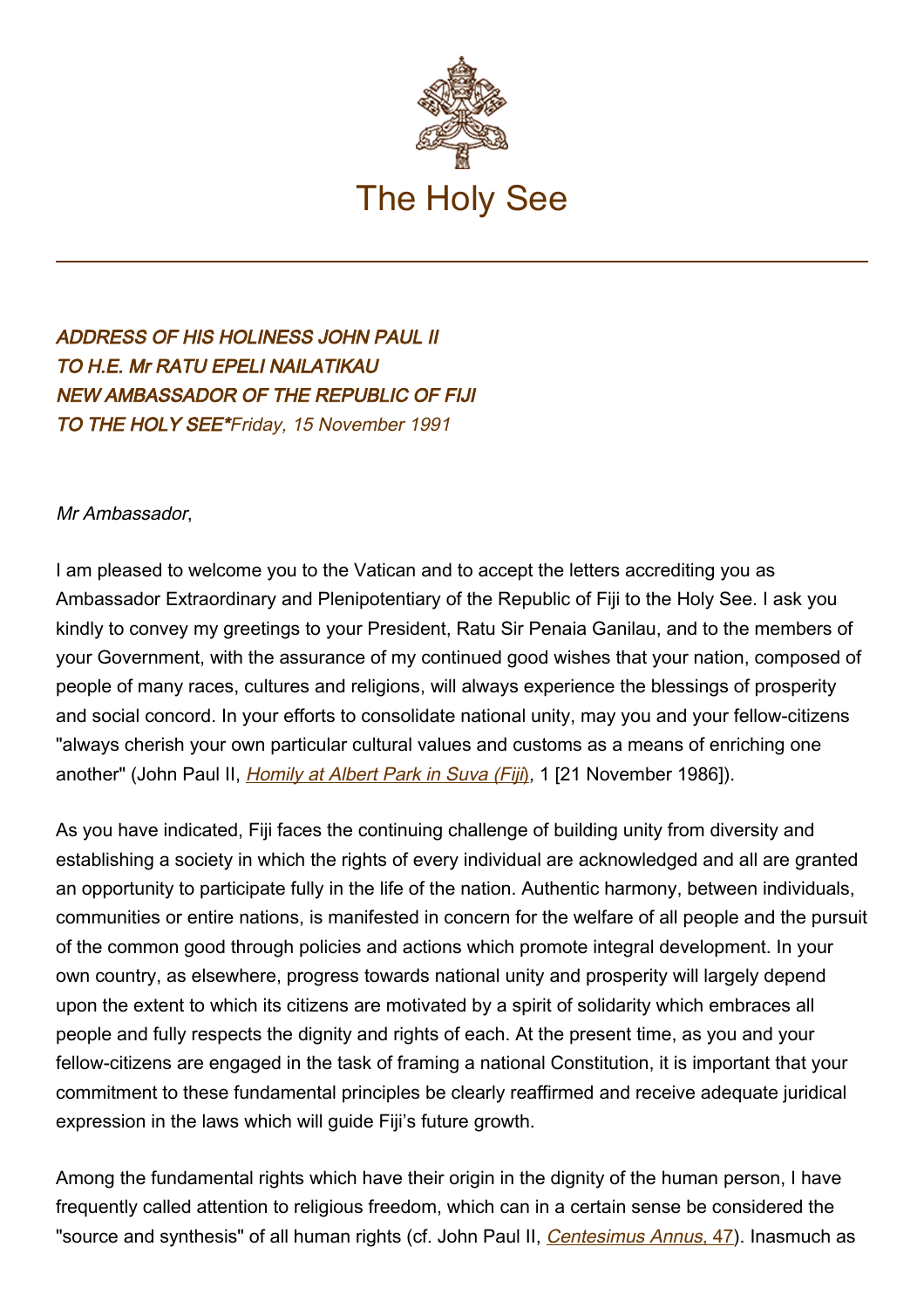each person has the right and the duty to seek the truth and act in accordance with its demands without interference from any human authority, the extent to which a society respects the conscience of its individual members will constitute an accurate measure of its regard for other human rights. Within pluralistic societies like your own, respect for the conscience of others can be fostered through greater knowledge of other cultures and religions and the promotion of a balanced understanding of necessary and legitimate differences. Indeed, "what better means is there of building unity within diversity than a commitment on the part of all to a common search for peace and a common affirmation of a freedom which enlightens and esteems the conscience of everyone?" (John Paul II, [Message for the World Day of Peace 1991](https://www.vatican.va/content/john-paul-ii/en/messages/peace/documents/hf_jp-ii_mes_08121990_xxiv-world-day-for-peace.html)).

Your Excellency has kindly referred to the contribution which the Catholic Church has made to the development of your society. By her preaching, her activity in the fields of health care and social welfare, and her educational apostolate, the Church desires to instil in her members a deeper awareness of the unity of the whole human family and the obligation of all to build a society ever more in conformity with man's surpassing dignity (cf. [Gaudium et Spes](http://localhost/archive/hist_councils/ii_vatican_council/documents/vat-ii_cons_19651207_gaudium-et-spes_en.html), 91). Through her efforts to spread the teaching of the Gospel, "the Church offers a force for liberation which promotes development precisely because it leads to conversion of heart and of ways of thinking, fosters the recognition of each person's dignity, encourages solidarity, commitment and service of one's neighbour, and gives everyone a place in God's plan" (John Paul II, Redemptoris Missio[, 59](http://www.vatican.va/edocs/ENG0219/__P7.HTM)).

While it is true that the political community and the Church remain independent of each other and autonomous in their respective spheres of activity, nevertheless "they are both at the service of the personal and social vocation of the same individuals", and will be successful in serving the good of all to the extent that they develop a healthy cooperation (cf. *[Gaudium et Spes](http://localhost/archive/hist_councils/ii_vatican_council/documents/vat-ii_cons_19651207_gaudium-et-spes_en.html)*, 76). In this regard, I would assure Your Excellency of the willingness of the Church in Fiji to contribute to the progress of society not only through the work of her various institutions, but also, and more importantly, "by forming the consciences of her members in openness towards others and respect for them, in that tolerance which accompanies the search for truth, and in a spirit of solidarity" (John Paul II, [Message for the World Day of Peace 1991](https://www.vatican.va/content/john-paul-ii/en/messages/peace/documents/hf_jp-ii_mes_08121990_xxiv-world-day-for-peace.html)).

Mr Ambassador, I offer you my prayerful good wishes as you begin your mission, and I assure you of the readiness of the various offices of the Roman Curia to assist you in fulfilling your new duties. Upon yourself and all the beloved people of the Republic of Fiji I cordially invoke the abundant blessings of Almighty God.

\*AAS 83 (1992), p. 982-984.

Insegnamenti di Giovanni Paolo II, vol. XIV, 2 pp. 1155-1157.

L'Attività della Santa Sede 1991 pp. 956-957.